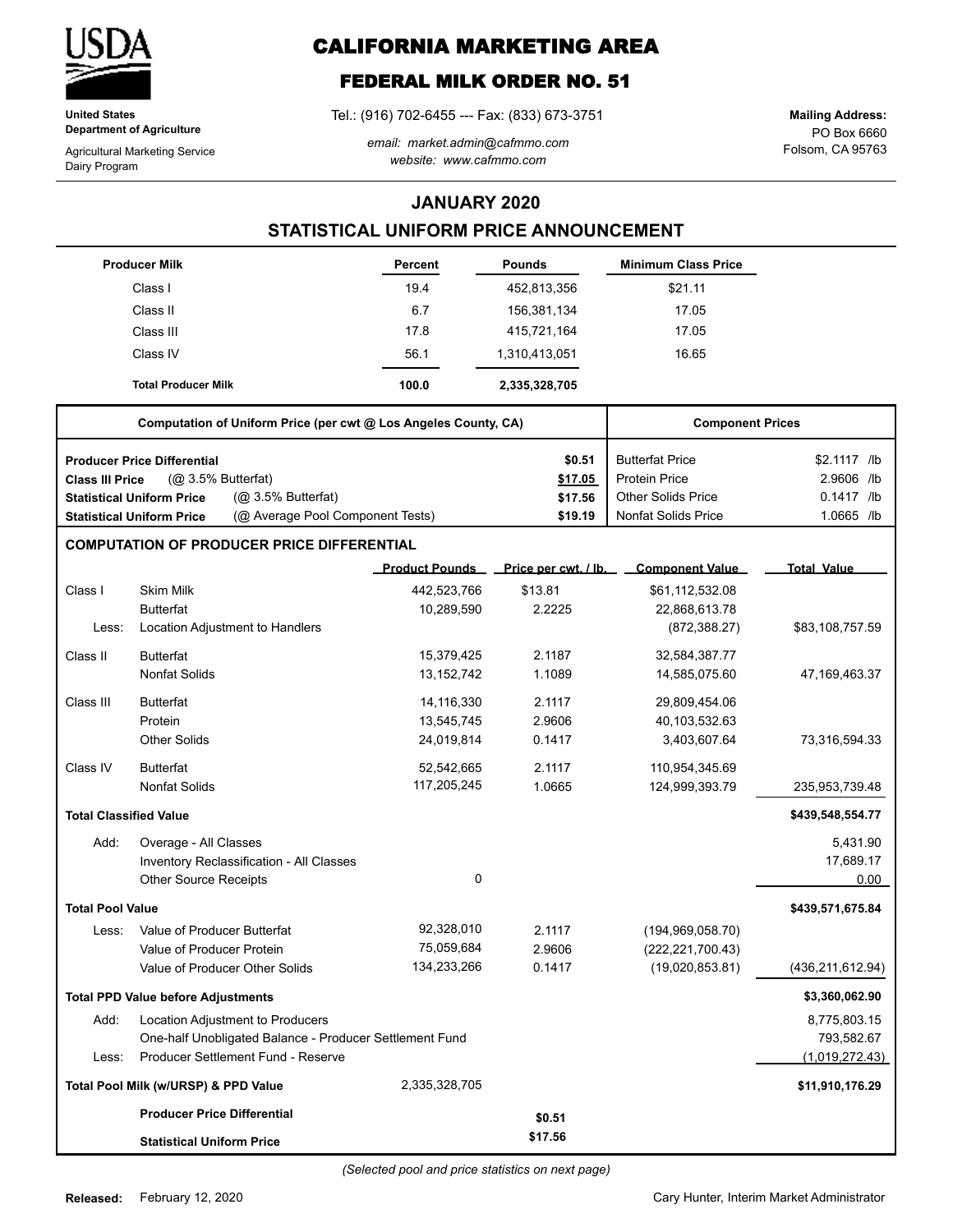# **CALIFORNIA MARKETING AREA**

## **FEDERAL MILK ORDER NO. 51**

| <b>Payment Schedule</b>                                      |                     |  |
|--------------------------------------------------------------|---------------------|--|
| <b>Payment Dates for the Month of:</b>                       | <b>JANUARY 2020</b> |  |
| Payment TO the Producer Settlement Fund due on:              | February 18, 2020   |  |
| Payments FROM the Producer Settlement Fund made on:          | February 18, 2020   |  |
| Final payments TO a Cooperative Association must be made on: | February 18, 2020   |  |
| Final payments to Producers must be RECEIVED by:             | February 19, 2020   |  |
|                                                              |                     |  |

#### **Producer Price Differential and Statistical Uniform Price, by Zone Differential**

|                     | Zone<br>1/<br><b>Differential</b> | <b>Adjustment</b> | Producer<br><b>Price</b><br><b>Differential</b> | <b>Statistical</b><br><b>Uniform</b><br><b>Price</b> | 2/ |
|---------------------|-----------------------------------|-------------------|-------------------------------------------------|------------------------------------------------------|----|
|                     |                                   |                   | dollars per hundredweight                       |                                                      |    |
| As Announced:       | 2.10                              | 0.00              | 0.51                                            | 17.56                                                |    |
| <b>Other Zones:</b> | 2.00                              | (0.10)            | 0.41                                            | 17.46                                                |    |
|                     | 1.80                              | (0.30)            | 0.21                                            | 17.26                                                |    |
|                     | 1.70                              | (0.40)            | 0.11                                            | 17.16                                                |    |
|                     | 1.60                              | (0.50)            | 0.01                                            | 17.06                                                |    |

Differentials listed apply to zones included in the California Marketing Area. Outside of this area, differentials may be above or below this range. Differentials apply on a county basis. 1/

2/ Prices at 3.5 percent butterfat, 2.99 percent protein, and 5.69 percent other solids.

#### **Producer Milk Received by Component Pounds**

|                               | <b>Skim</b>   | <b>Butterfat</b> | <b>Protein</b> | <b>Other Solids</b> | <b>Nonfat Solids</b> |
|-------------------------------|---------------|------------------|----------------|---------------------|----------------------|
| <b>Producer Milk Receipts</b> |               |                  | <b>Pounds</b>  |                     |                      |
| Class I                       | 442,523,766   | 10.289.590       | 14.870.338     | 26.499.066          | 41,369,404           |
| Class II                      | 141,001,709   | 15.379.425       | 4.714.159      | 8.438.583           | 13, 152, 742         |
| Class III                     | 401,604,834   | 14,116,330       | 13.545.745     | 24.019.814          | 37,565,559           |
| Class IV                      | 1,257,870,386 | 52.542.665       | 41,929,442     | 75,275,803          | 117,205,245          |
| <b>Total Producer Milk</b>    | 2,243,000,695 | 92,328,010       | 75,059,684     | 134,233,266         | 209,292,950          |

#### **Selected Pool Statistics**

| Average test of producer receipts: | <b>Butterfat</b>    | 3.95 % |
|------------------------------------|---------------------|--------|
|                                    | Protein             | 3.21%  |
|                                    | <b>Other Solids</b> | 5.75 % |
|                                    |                     |        |

#### **Administrative Assessment and Marketing Service Deduction**

| § 1000.85 - Assessment for order administration | \$0,030 per hundredweight |
|-------------------------------------------------|---------------------------|
| § 1000.86 - Deduction for marketing services    | \$0.040 per hundredweight |